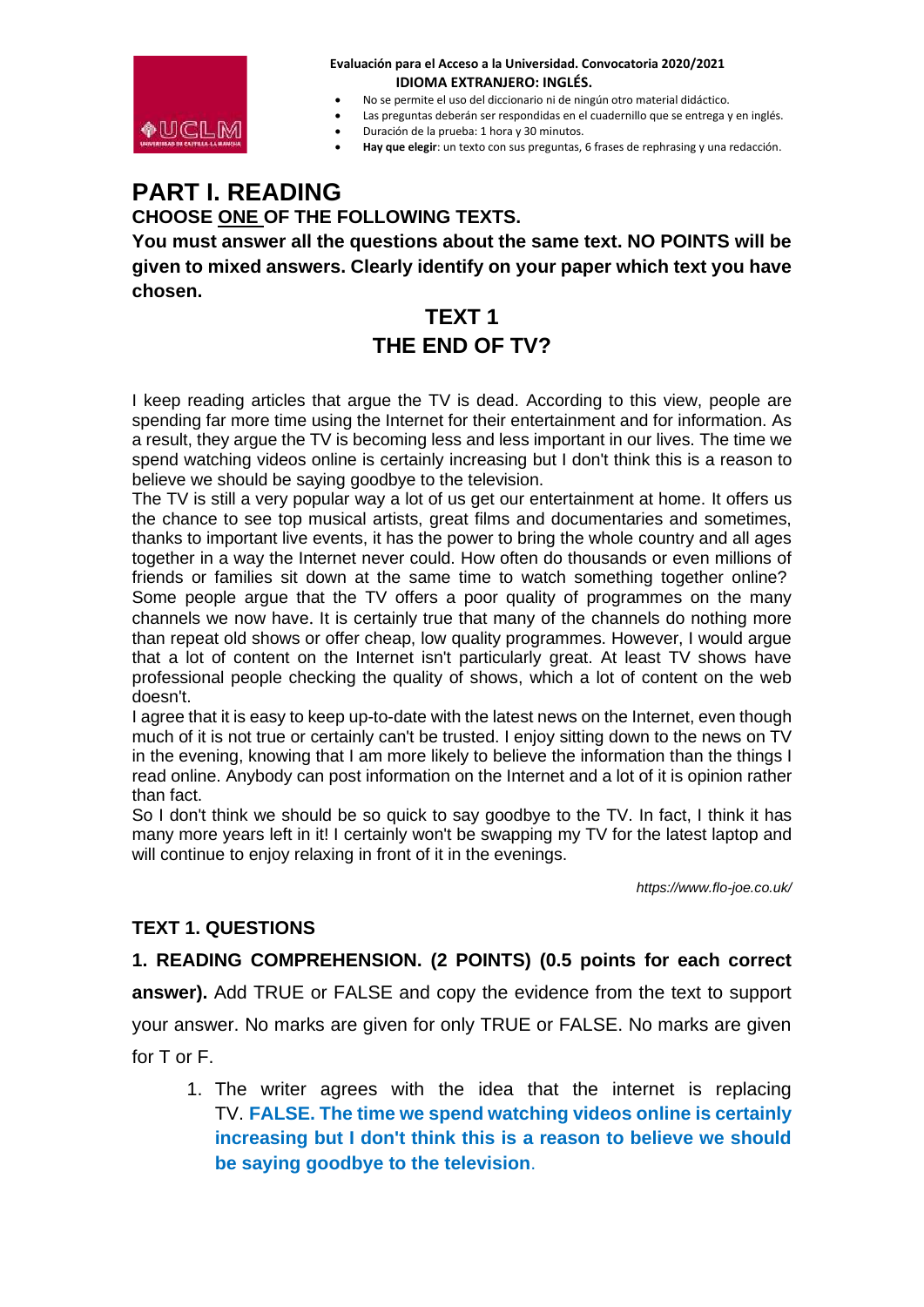

- No se permite el uso del diccionario ni de ningún otro material didáctico.
- Las preguntas deberán ser respondidas en el cuadernillo que se entrega y en inglés.
	- Duración de la prueba: 1 hora y 30 minutos.
- **Hay que elegir**: un texto con sus preguntas, 6 frases de rephrasing y una redacción.
- 2. TV can attract huge audiences for live events. **TRUE. Thanks to important live events, it has the power to bring the whole country and all ages together in a way the Internet never could.**
- 3. The author thinks TV news is more reliable than online news. **TRUE. I enjoy sitting down to the news on TV in the evening, knowing that I am more likely to believe the information than the things I read online.**
- 4. TV will disappear soon. **FALSE. I don't think we should be so quick to say goodbye to the TV.**

### **TEXT 1 LEXICON / PHONETICS (2 POINTS):**

**A. LEXICON. (1 POINT) (0.25 points for each correct answer) Find words or phrases in the text that mean the same as these given**.

- 1. Debate, discuss: **argue**
- 2. Growing, rising: **increasing**
- 3. Believed: **trusted**
- 4. Exchanging, substituting: **swapping**

### **B. PHONETICS. (1 POINT) (0.25 points for each correct answer)**

- 1. How is the "e" pronounced in "result"? /e/, /i:/, or /ɪ/? **/ɪ/**
- 2. Is the final "-s" pronounced /s/, /z/ or /ɪz/ in "thanks"? **/s/**
- 3. How is the "ou" pronounced in "country", /æ/, /ʌ/ or /ə/? **/ʌ/**
- 4. How is the "th" pronounced in "nothing" /ð/ or /θ/? **/θ/**

## **TEXT 2 LIFE AS A YOUTUBER**

Do funny or interesting things happen to you a lot? Do you think hundreds of thousands of people will want to listen to you tell stories about your life? That's what life is like for YouTube star, Jessii Vee. More than 150 million people watch her videos of funny stories about herself, and subscribers to her channel grow every day.

Twenty-three-year-old Jessii from Ontario, Canada, turns her life into her work, six days a week. 'I spend all of Sunday having ideas for videos to film that week,' says Jessii. 'Then, on Monday, I wake up early to start making the videos. Usually, a video takes just over an hour to make. I try to make around five, so it takes most of my day. Then, from Tuesday to Friday, I edit them.'

Jessii also spends a few hours a week writing to her fans. Sometimes she meets fans because people recognise her when she goes out. 'The other day I went to buy coffee,' she says, 'and the girl serving me almost dropped my coffee when she saw it was me. She left the coffee shop to meet me outside to take pictures. It always makes me happy to see my fans are happy.'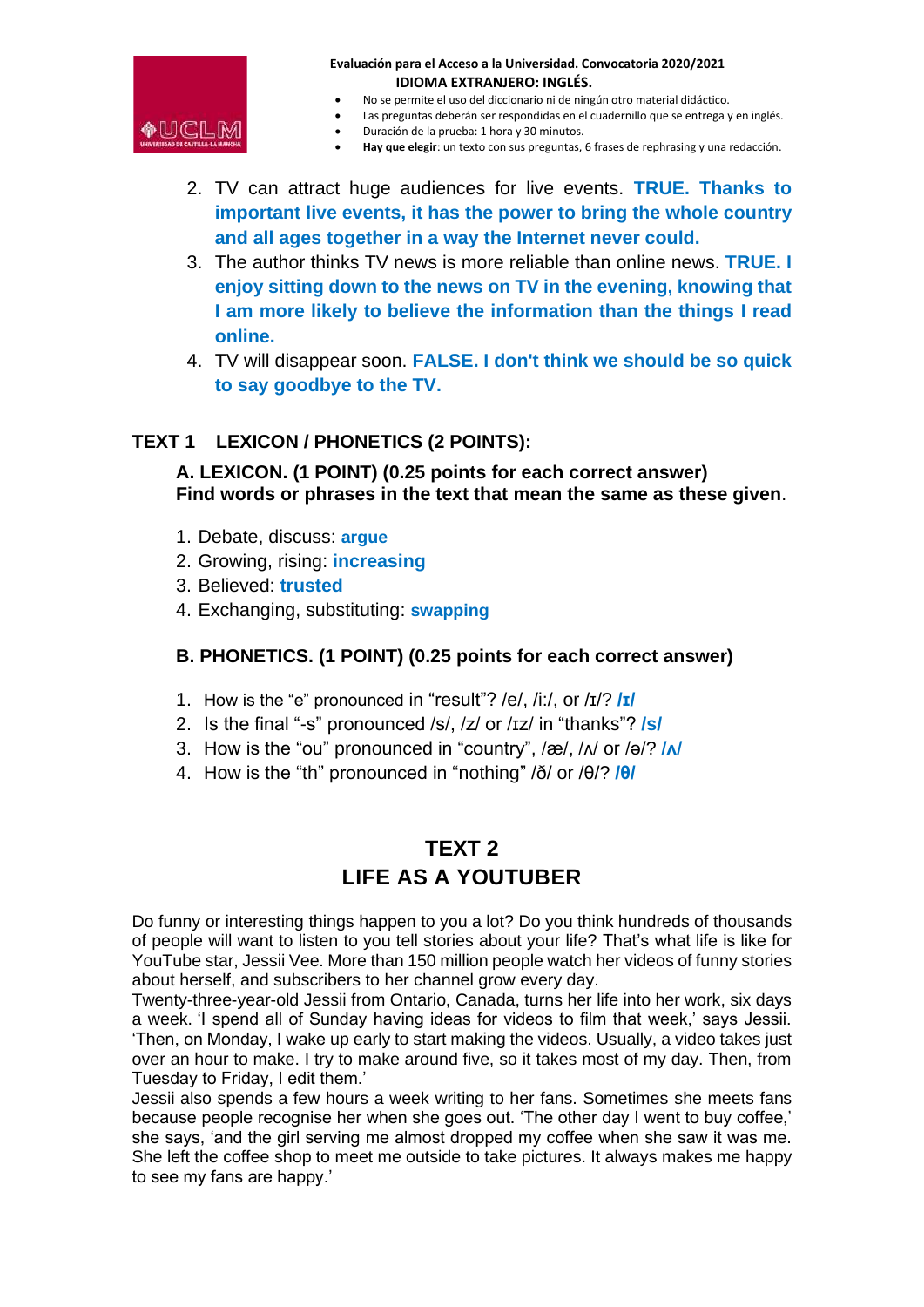

- No se permite el uso del diccionario ni de ningún otro material didáctico.
- Las preguntas deberán ser respondidas en el cuadernillo que se entrega y en inglés.
	- Duración de la prueba: 1 hora y 30 minutos.
- **Hay que elegir**: un texto con sus preguntas, 6 frases de rephrasing y una redacción.

Online life isn't all good. In the past, Jessii felt bad when people said negative things about her. 'Some people online are so quick to write hate comments,' she says. Some people said that she has really big cheeks and a really thin mouth. It made her feel bad until she found a different way to think. 'People were negative about things that I can't change. So I decided to love those things and I became more confident in myself. Only people who don't feel good about themselves make hate comments.'

If you want to start a YouTube channel, there are some things to think about. One thing you might want to do is turn off the comments. Then you won't get any negative ones. Being safe is very important, so don't show your face or real name and don't tell people where you live. One of the most famous YouTubers, DanTDM, a 26-year-old English man, didn't use to show his face in the beginning and now, we can see him in his videos which have over 10 billion views.

Jessii has some advice about what kind of videos to make. 'Be yourself. Don't change to try to make people like you. In my old videos, I don't look comfortable because I'm not being myself. But in my videos now, you can see that I'm 100 per cent myself. I'm crazy and strange, and I don't care what people think.'

Jessii also says you should make your channel about something you really care about because that will inspire people. People know when you're not being the real you because you just want to be popular. 'Make videos about something you love and your channel will grow much faster, believe me!'

*https://learnenglishteens.britishcouncil.org*

### **TEXT 2. QUESTIONS**

**1. READING COMPREHENSION. (2 POINTS) (0.5 points for each correct answer).** Add TRUE or FALSE and copy the evidence from the text to support your answer. No marks are given for only TRUE or FALSE. No marks are given for T or F.

- 1. Jessii Vee works every day of the week. **FALSE. Jessii from Ontario, Canada, turns her life into her work, six days a week**
- 2. Online life has always been fantastic for Jessii Vee. **FALSE. Online life isn't all good. In the past, Jessii felt bad when people said negative things about her.**
- **3.** DanTDM avoided to show his face when he began being a youtuber. **TRUE**. **DanTDM, a 26-year-old English man, didn't use to show his face in the beginning and now, we can see him in his videos which have over 10 billion views.**
- 4. Nowadays Jessii Vee pretends to be somebody else in her videos. **FALSE. But in my videos now, you can see that I'm 100 per cent myself.**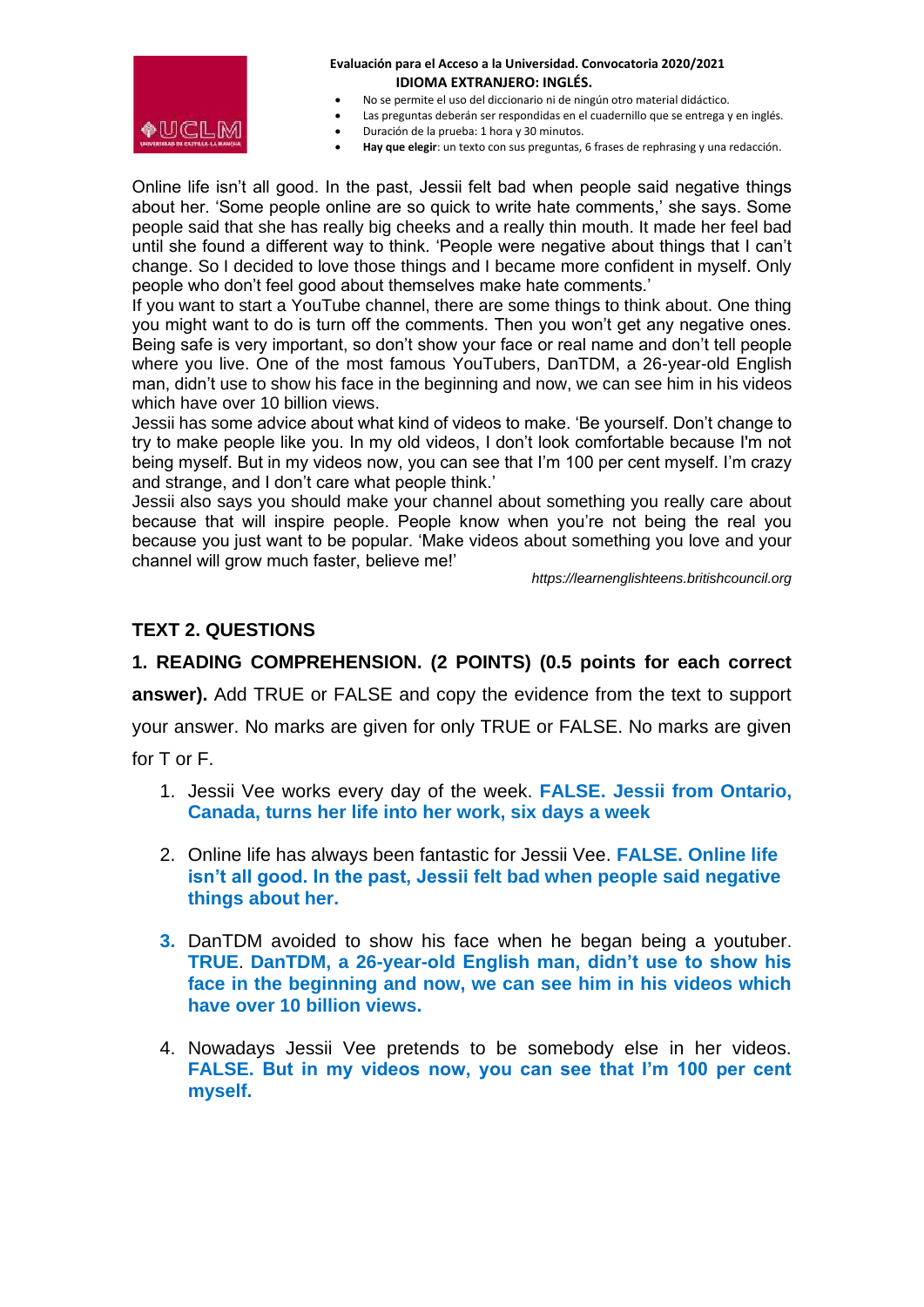

- No se permite el uso del diccionario ni de ningún otro material didáctico.
- Las preguntas deberán ser respondidas en el cuadernillo que se entrega y en inglés.
	- Duración de la prueba: 1 hora y 30 minutos.
- **Hay que elegir**: un texto con sus preguntas, 6 frases de rephrasing y una redacción.

### **TEXT 2 LEXICON / PHONETICS (2 POINTS):**

### **A. LEXICON. (1 POINT) (0.25 points for each correct answer) Find words or phrases in the text that mean the same as these given**.

- 1. Regular readers: **subscribers**
- 2. Increase: **grow**
- 3. Slim, slender: **thin**
- 4. Self-assured, sure: **confident**

### **B. PHONETICS. (1 POINT) (0.25 points for each correct answer)**

- 1. How is the "a" pronounced in "became"? /eɪ/, /æ/, or /ʌ/? **/eɪ/**
- 2. How is the "s" pronounced in "views", /s/, /z/ or /ɪz/? **/z/**
- 3. How is the "c" pronounced in "cent", /s/ or /ʃ/ ? **/s/**
- 4. Write a word from the text that includes the same diphthong sound as "pay" /eɪ/. **day, wake, making, takes, make, Friday, made, way, became, hate, safe, name, face, crazy, strange**

## **PART II. USE OF ENGLISH.**

**USE OF ENGLISH. (3 POINTS) (0.5 points for each correct answer). Choose SIX of these sentences and rewrite them starting with the words given. Only the first six will be corrected. No points will be given for the extra ones. Clearly identify the sentences you choose using the numbers** 

- **here.** 
	- 1. The barber cut my hair yesterday. I **had my hair cut yesterday.**
	- 2. We haven´t tasted this kind of food before. It **is the first time we have tasted this kind of food.**
	- 3. You must send these letters this afternoon.

These letters **must be sent this afternoon.**

- 4. "When will you be travelling to London?", Jane asked me. Jane asked **me when I would be travelling to London.**
- 5. The exhibition was so nice that I visited it three times. It was **such a nice exhibition that I visited it three times.**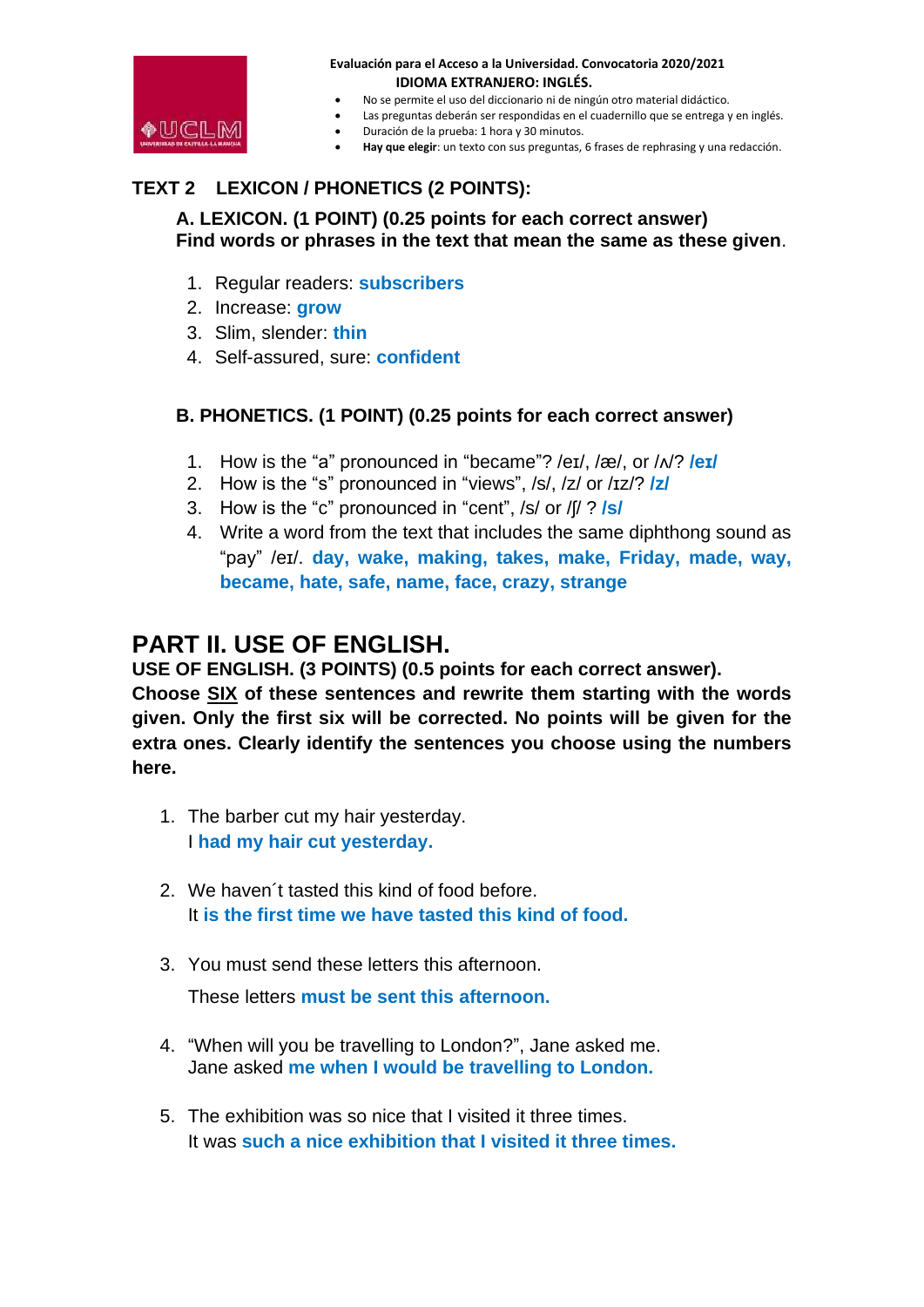

- No se permite el uso del diccionario ni de ningún otro material didáctico.
- Las preguntas deberán ser respondidas en el cuadernillo que se entrega y en inglés.
	- Duración de la prueba: 1 hora y 30 minutos.
- **Hay que elegir**: un texto con sus preguntas, 6 frases de rephrasing y una redacción.
- 6. You won´t pass the exam unless you work harder. If **you don´t work harder, you won´t pass the exam.**
- 7. It´s four years since you came to live here. You have **been living here for four years.**
- 8. The house has just been rebuilt. My grandparents used to live there. The house **where my grandparents used to live has just been rebuilt.**
- 9. "I am very sorry I was not very helpful yesterday", he said to me. He apologized **for not being very helpful the day before.**
- 10.Somebody promised us two tickets for the concert. We **were promised two tickets for the concert.**
- 11.He is not allowed to smoke on the underground. He **mustn´t smoke on the underground.**
- 12.Jane studied medicine. Her son goes to the same school as mine. Jane, **whose son goes to the same school as mine, studied medicine.**

## **PART III. WRITING**

**Write ONE of these two compositions (3 POINTS). If you write two, no points will be given to the second one. Your composition must have at least 125 words.**

**OPTION 1:** Could you live without internet? Give your opinion.

**OPTION 2:** The advantages and disadvantages of being a youtuber.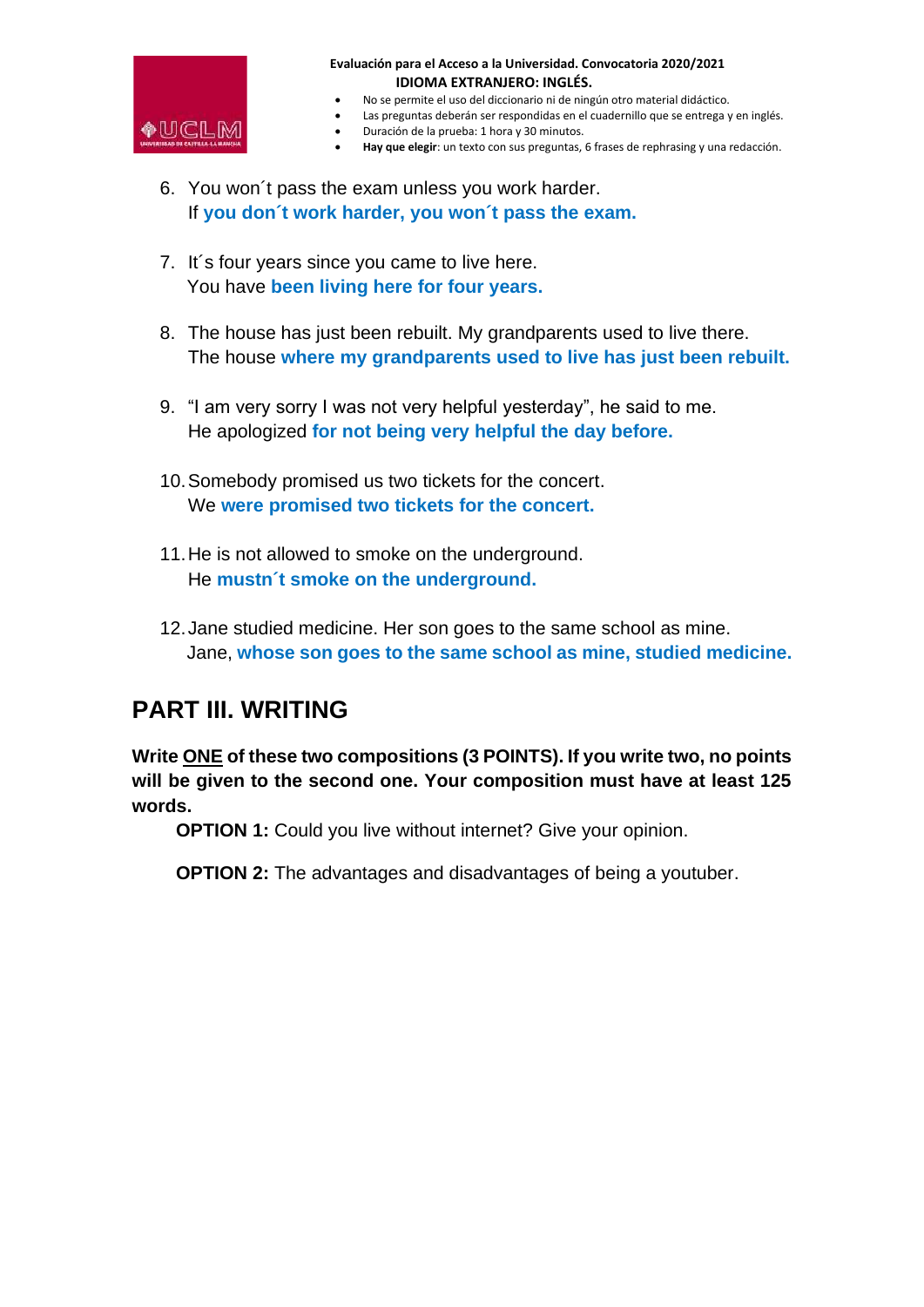

- No se permite el uso del diccionario ni de ningún otro material didáctico.
- Las preguntas deberán ser respondidas en el cuadernillo que se entrega y en inglés.
- Duración de la prueba: 1 hora y 30 minutos.
- **Hay que elegir**: un texto con sus preguntas, 6 frases de rephrasing y una redacción.

### **CRITERIOS DE EVALUACIÓN PRUEBA DE INGLÉS CURSO 2020/2021**

### **GENERALES:**

- ➢ De cara a posibles segundas o terceras correcciones, el examinador **no debe escribir** ninguna nota numérica directamente en la parte escrita por el alumno. **Solo se puede subrayar o escribir algún símbolo sencillo.**
- ➢ **Las notas parciales** han de escribirse en la **solapa externa** (en gris), haciendo constar en ellas el número de la pregunta, las notas de cada una, y la suma del total del siguiente modo:
	- **I.** Nota máxima 2 puntos de lectura
	- **A.** Nota máxima 1 punto de léxico
	- **B.** Nota máxima 1 punto de fonética
	- **II.** Nota máxima 3 puntos de transformaciones gramaticales **III.** Nota máxima 3 puntos de redacción
	- o **La suma** se debe **comprobar** varias veces antes de la entrega.
	- o **En la parte inferior de la solapa se insertará la firma del corrector, la pegatina de las notas y se repetirá la calificación en número bajo la misma.**
	- o Cualquier enmienda o modificación posterior debe ser muy clara.
- ➢ **Si un apartado está mal se califica con la nota 0.**
- ➢ **Si un apartado no se contesta se califica con una raya .**
- $\triangleright$  El alumno no puede escribir ni su nombre ni sus apellidos en el cuadernillo. Si se da el caso hay que avisar a los coordinadores.
- ➢ Como criterio general, **la comunicación se valorará por encima de la corrección**, por lo que en caso de duda se fallará a favor del alumno.

### **ESPECÍFICOS:**

- ➢ **PARTE I. LECTURA.** Elegirán una de las dos lecturas propuestas.
	- **- COMPRENSIÓN LECTORA.** No se penalizará si los alumnos cometen un error ortográfico al copiar la evidencia del texto.

| $\vert 0, 5 \rangle$ puntos | Si la respuesta True/False es correcta y el fragmento/sintagma que     |  |  |  |  |  |
|-----------------------------|------------------------------------------------------------------------|--|--|--|--|--|
|                             | justifica la respuesta está bien copiado.                              |  |  |  |  |  |
| $\vert 0,25$ puntos         | Si la elección True/False es correcta pero el fragmento es muy extenso |  |  |  |  |  |
| 0 puntos                    | Si contestan en español, (V o Verdadero / Falso)                       |  |  |  |  |  |
|                             | Si solo contestan True /False.                                         |  |  |  |  |  |
|                             | Si la elección True/False es correcta pero el fragmento no lo es.      |  |  |  |  |  |
|                             | Si la elección True/False no es correcta.                              |  |  |  |  |  |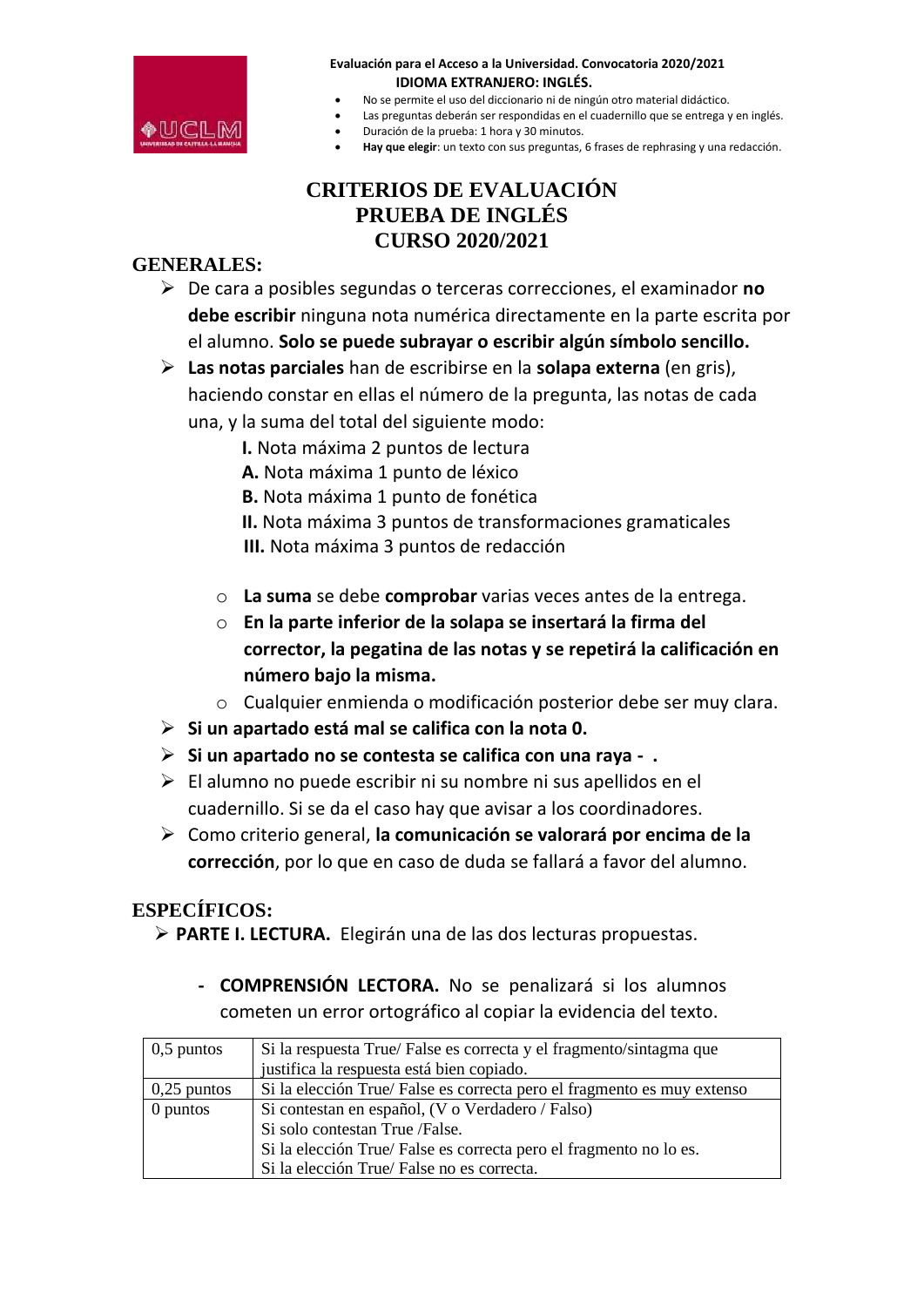

- No se permite el uso del diccionario ni de ningún otro material didáctico.
- Las preguntas deberán ser respondidas en el cuadernillo que se entrega y en inglés.
- Duración de la prueba: 1 hora y 30 minutos.
- **Hay que elegir**: un texto con sus preguntas, 6 frases de rephrasing y una redacción.

Si no ha copiado ningún fragmento y hace referencia a líneas del texto o resumido la frase mediante puntos suspensivos. (...) Si contesta con sus palabras, aunque sea correcto.

### **- LÉXICO**

Únicamente se tendrá en cuenta la primera palabra que escriban.

| $0,25$ puntos | Si la palabra es correcta.                                                  |
|---------------|-----------------------------------------------------------------------------|
|               | Si la palabra no es correcta o está mal escrita (le faltan o sobran letras) |
| 0 puntos      | o si faltan partes de la misma en el caso de que sea una expresión.         |

### - **FONÉTICA**

Únicamente se tendrá en cuenta la primera palabra que escriban si escriben más de una y no es requerido

| $\vert 0.25$ puntos | Si la respuesta es correcta.    |
|---------------------|---------------------------------|
| $\theta$ puntos     | Si la respuesta no es correcta. |

### ➢ **PARTE II. GRAMÁTICA. USE OF ENGLISH.**

Sólo deben hacer 6 oraciones y, si hacen más, sólo se corregirán las 6 primeras que aparezcan en su hoja de examen.

|               | - Si la transformación gramatical es correcta.                      |  |  |  |  |  |  |
|---------------|---------------------------------------------------------------------|--|--|--|--|--|--|
| $0,5$ puntos  | Si la transformación gramatical es correcta y hay un pequeño fallo  |  |  |  |  |  |  |
|               | como la falta de una letra en una palabra (nombre o adjetivo).      |  |  |  |  |  |  |
|               | Si la transformación gramatical es correcta, pero hay algún fallo   |  |  |  |  |  |  |
|               | importante como:                                                    |  |  |  |  |  |  |
| $0,25$ puntos | Un verbo mal escrito en participio, -s de la tercera persona, etc.  |  |  |  |  |  |  |
|               | Si no incluyen las comas en una oración de relativo "non defining"  |  |  |  |  |  |  |
|               | Si ponen el agente de activa a pasiva cuando no es necesario        |  |  |  |  |  |  |
|               | - Si la transformación gramatical es correcta, pero tiene dos o más |  |  |  |  |  |  |
| 0 puntos      | fallos importantes.                                                 |  |  |  |  |  |  |
|               | Si la transformación gramatical no es correcta.                     |  |  |  |  |  |  |
|               | Si los errores imposibilitan la comprensión.                        |  |  |  |  |  |  |

### ➢ **PARTE III. REDACCIÓN.**

- El alumno elegirá uno de los dos temas propuestos para escribir una redacción de, como mínimo, 125 palabras. Si escribe dos redacciones, sólo se corregirá la primera que aparezca en su hoja de examen.
- Se puntuará en tramos de 0,25 puntos.
- Los errores repetidos se tendrán en cuenta una sola vez.
- Se penalizará el hecho de que el alumno se desvíe del tema propuesto, así como la inclusión de párrafos que no sean de su autoría (extraídos de una canción, por ejemplo).